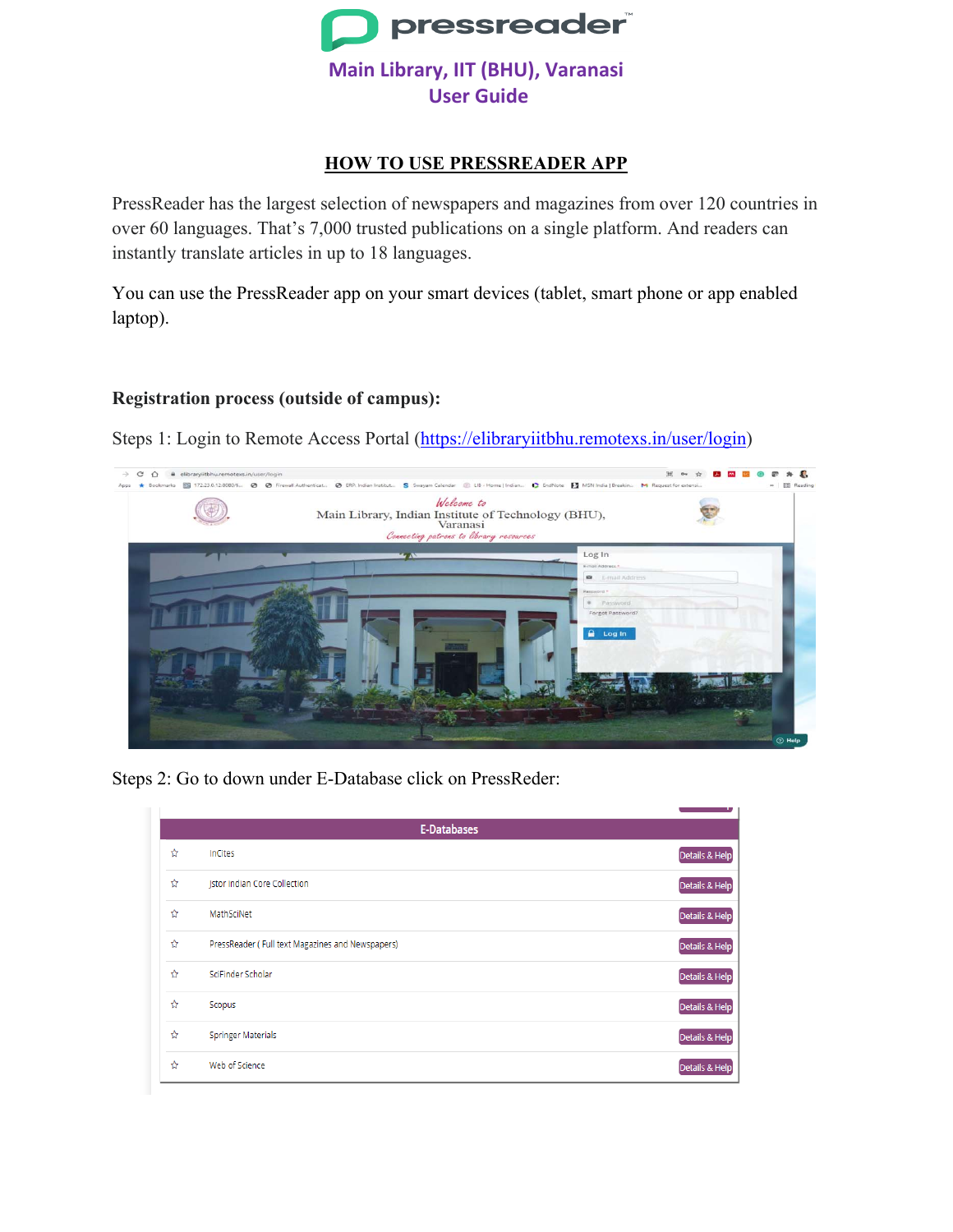

Steps 3: After that you will get the home screen and cancel the pop up  $(X)$ . Now you can able to



Steps 4: click on **Sign-in** and register yourself by using your Institutional email ID (@itbhu.ac.in or @iitbhu.ac.in) follows the below mention steps-

This authentication allows their users for 30 days offsite access by signing up their domain email address. Once the 30 days access expires, users can just easily re-authenticate by logging in their email credentials again to get another 30 days access. There's no need to visit the library again to continue the access.

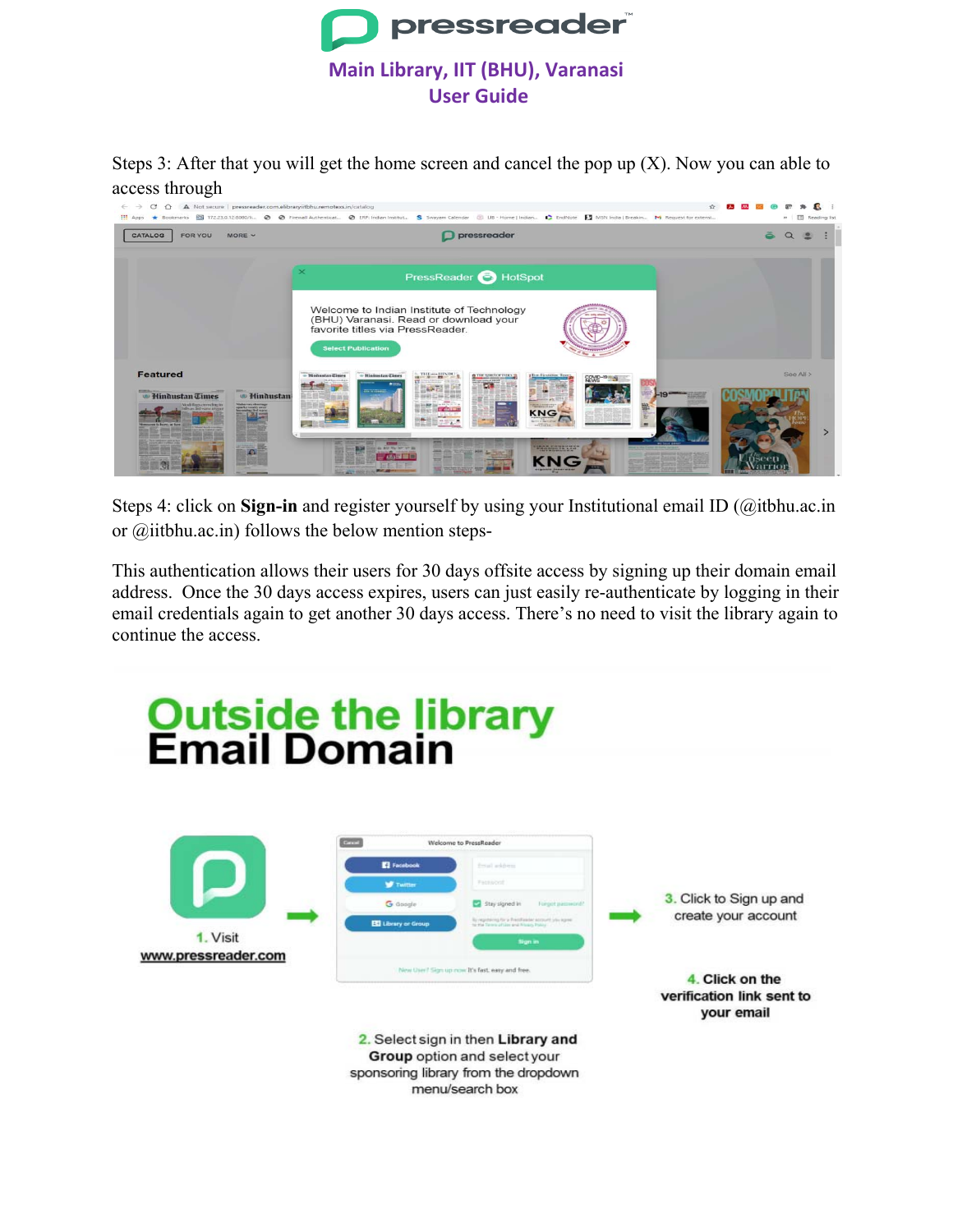

## Main Library, IIT (BHU), Varanasi

**User Guide** 



## **Access through App**

1. Install the PressReader app from your App Store -

Open the PressReader App and click on "Sign In"

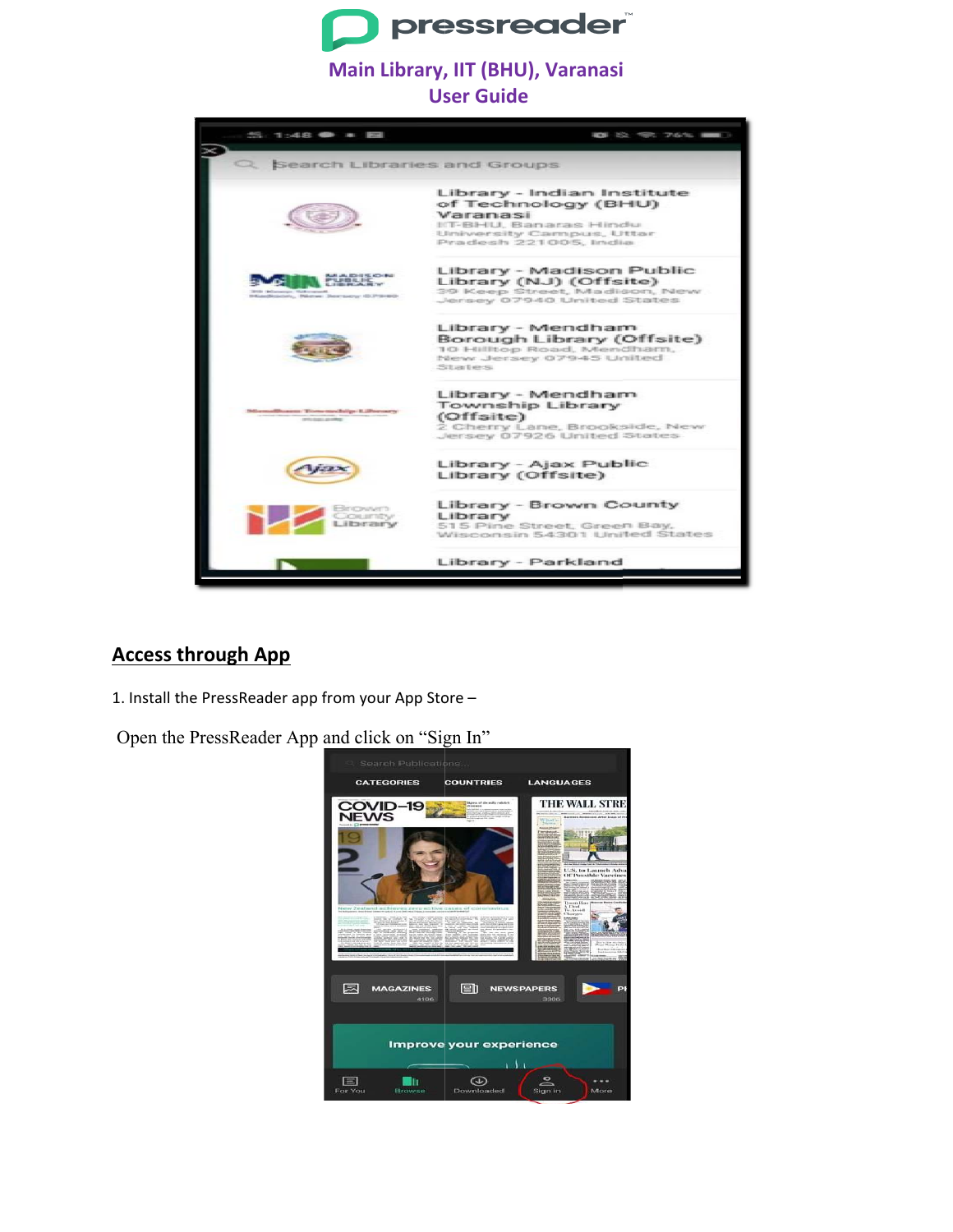

2. Click on "Libraries and Group"



3. Search and select your Library Name from the drop-down list.

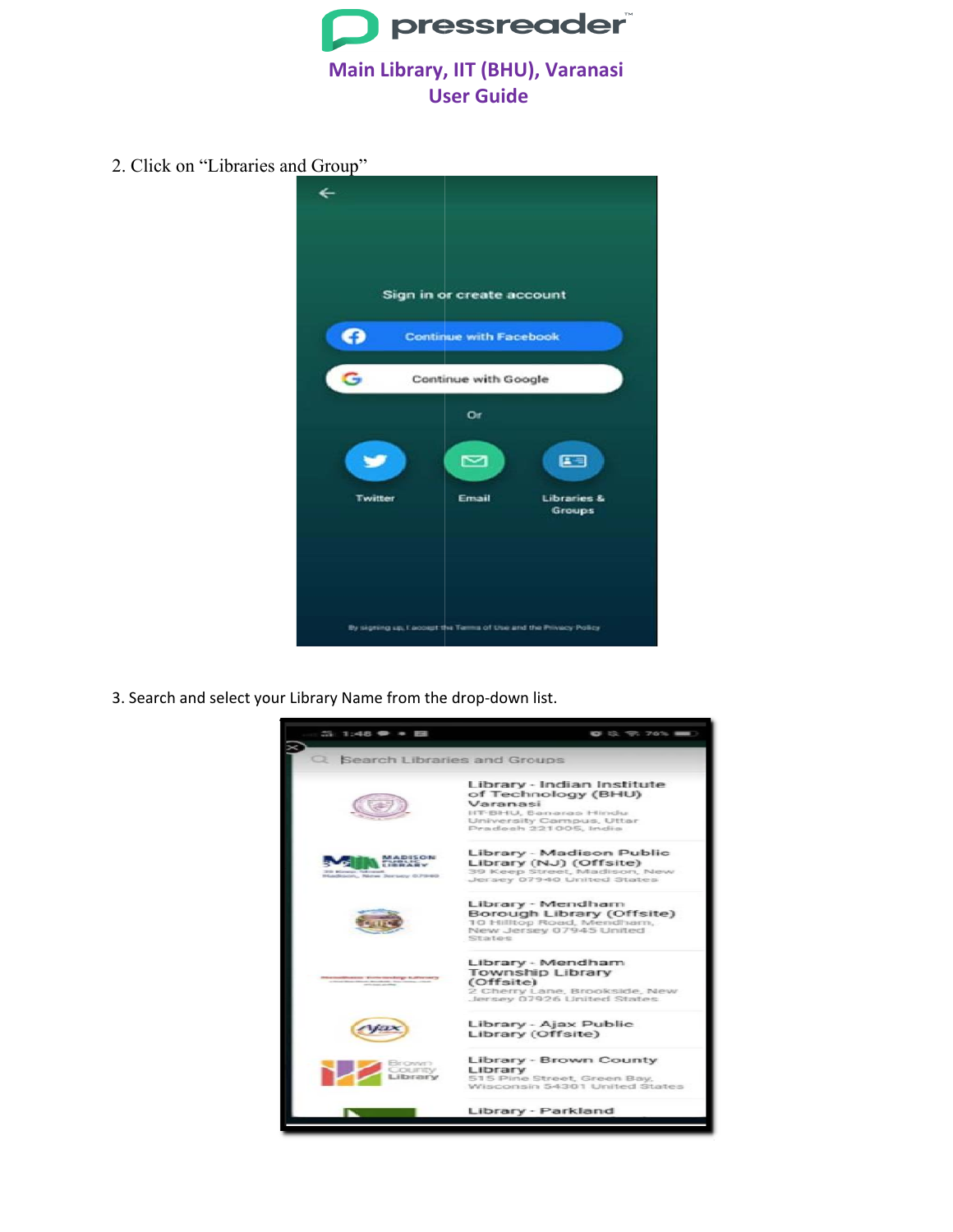

4. Click on "Sign Up"

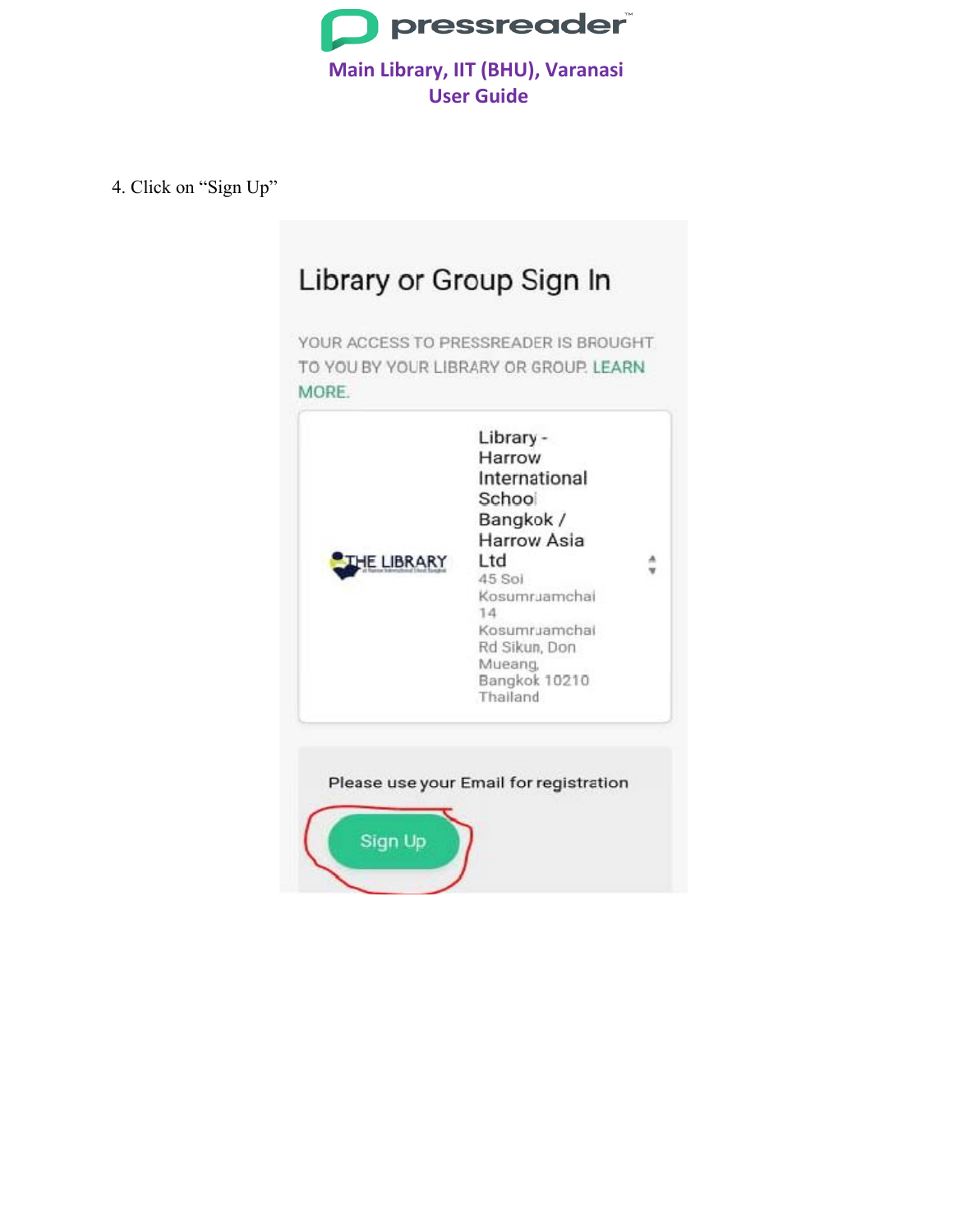

5. Enter your details and click on "Next"

,

| First Name       |                                                                                                                                                                           |  |  |
|------------------|---------------------------------------------------------------------------------------------------------------------------------------------------------------------------|--|--|
| First Name       |                                                                                                                                                                           |  |  |
| Last Name        |                                                                                                                                                                           |  |  |
| Last Name        |                                                                                                                                                                           |  |  |
| Email address    |                                                                                                                                                                           |  |  |
| Email address    |                                                                                                                                                                           |  |  |
| Password         |                                                                                                                                                                           |  |  |
| Password         |                                                                                                                                                                           |  |  |
| Confirm Password |                                                                                                                                                                           |  |  |
| Confirm Password |                                                                                                                                                                           |  |  |
|                  | General updates<br>New titles, new features, and other cool updates.<br>By registering for a PressReader account, you agree to the<br>Terms of Use and the Privacy Policy |  |  |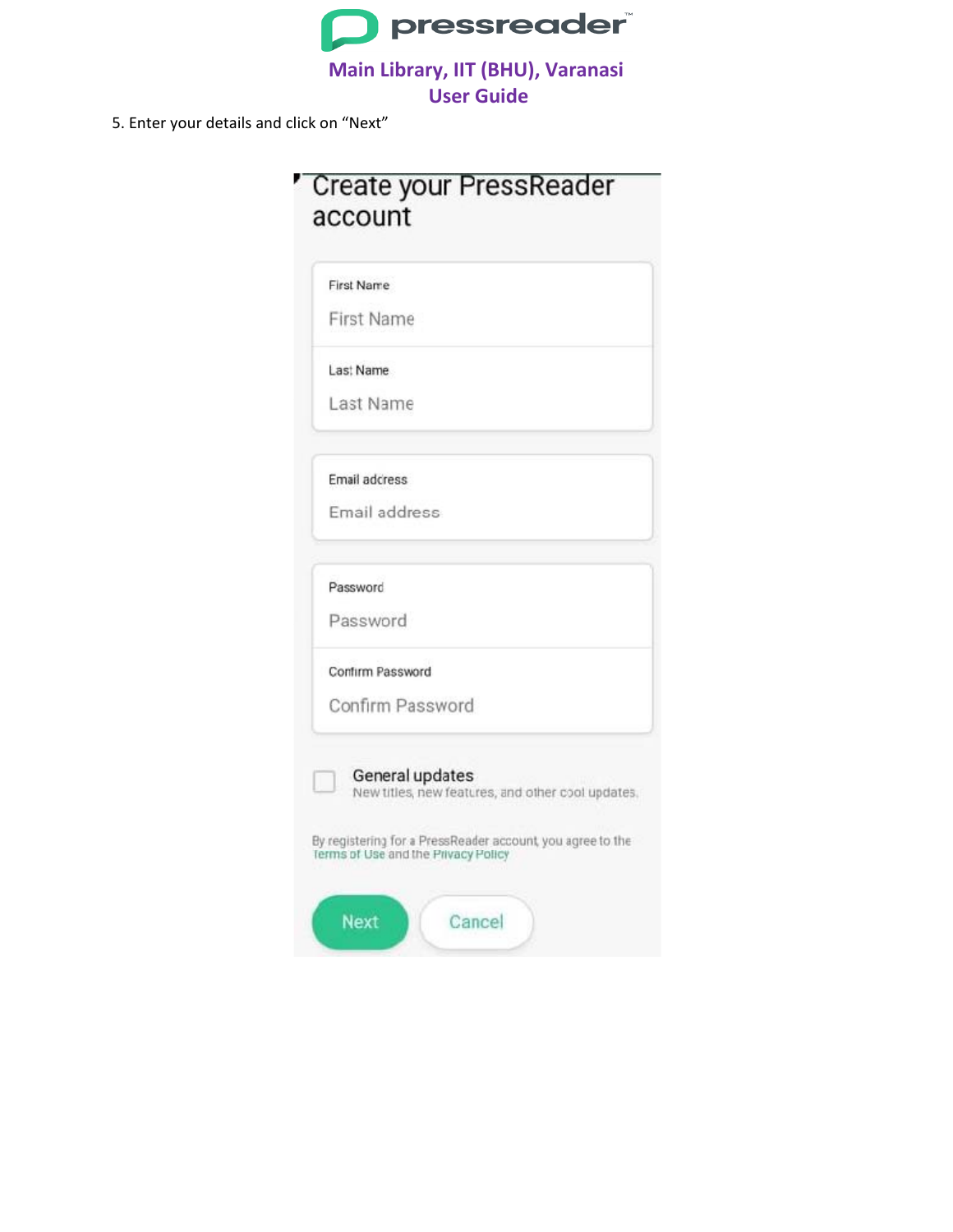

### **Main Library, IIT (BHU), Varanasi User Guide**

6. After creating the account, user will have to click on a verification link sent to their email.

# You're almost there!

We've sent you a verification email.

Click the confirmation button to activate your account.



For more Information/help, visit to [https://care.pressreader.com/hc/en-us/articles/218051783](https://care.pressreader.com/hc/en-us/articles/218051783-how-to-guides) [how-to-guides](https://care.pressreader.com/hc/en-us/articles/218051783-how-to-guides)

#### **Navigating the newspaper**

1. Swipe your finger towards the left to turn the page and spread two fingers on the screen to zoom in for closer reading

2. To read articles in text view rather than in newspaper layout tap on the title of the article

3. To close the publication, tap on the screen (not on an article title) and then use the back arrow in the top left-hand corner to shut the publication down

How to find back copies